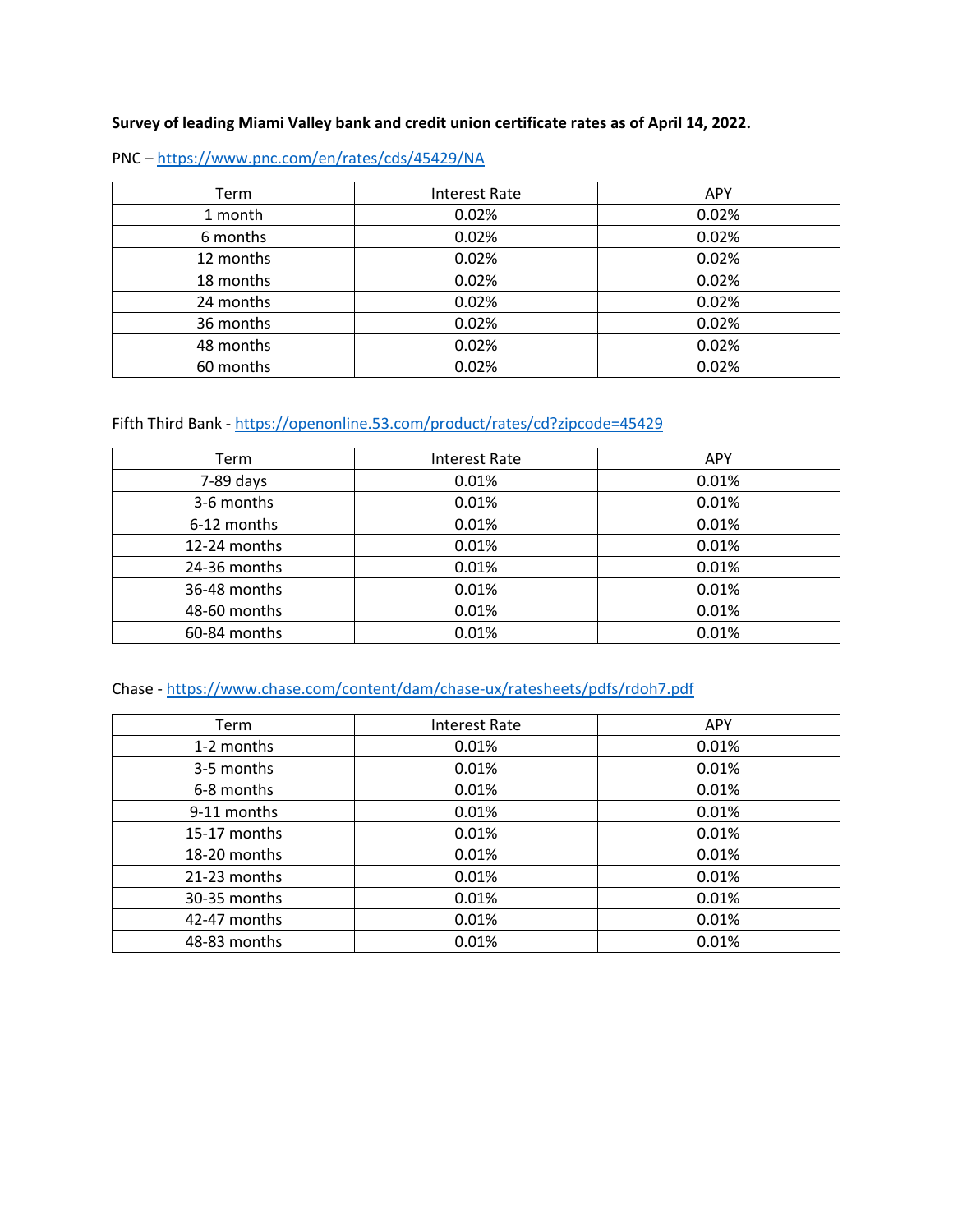| Term      | <b>Interest Rate</b> | <b>APY</b> |
|-----------|----------------------|------------|
| 1 month   | 0.10%                | 0.10%      |
| 3 months  | 0.15%                | 0.15%      |
| 6 months  | 0.20%                | 0.20%      |
| 12 months | 0.25%                | 0.25%      |
| 18 months | 0.25%                | 0.25%      |
| 24 months | 0.30%                | 0.30%      |
| 36 months | 0.30%                | 0.30%      |
| 48 months | 0.40%                | 0.40%      |
| 60 months | 0.50%                | 0.50%      |

Farmers and Merchants Bank – https://www.bankwithfm.com/services-tools/tools/rates.html#cds

#### KeyBank - https://onlinea.key.com/uap/SvltKdd?mode=3&id=KCOCHT-TCDM

| Term      | Interest Rate | <b>APY</b> |
|-----------|---------------|------------|
| 6 months  | 0.05%         | 0.05%      |
| 12 months | 0.05%         | 0.05%      |
| 18 months | 0.05%         | 0.05%      |
| 24 months | 0.05%         | 0.05%      |
| 36 months | 0.05%         | 0.05%      |
| 48 months | 0.05%         | 0.05%      |
| 60 months | 0.05%         | 0.05%      |

## U.S. Bank - https://www.usbank.com/bank-accounts/savings-accounts/certificate-of-deposit/cdapply.html

| Term      | <b>Interest Rate</b> | <b>APY</b> |
|-----------|----------------------|------------|
| 1 month   | 0.05%                | 0.05%      |
| 2 months  | 0.05%                | 0.05%      |
| 3 months  | 0.05%                | 0.05%      |
| 6 months  | 0.05%                | 0.05%      |
| 9 months  | 0.05%                | 0.05%      |
| 12 months | 0.05%                | 0.05%      |
| 18 months | 0.05%                | 0.05%      |
| 24 months | 0.05%                | 0.05%      |
| 36 months | 0.10%                | 0.10%      |
| 48 months | 0.15%                | 0.15%      |
| 60 months | 0.25%                | 0.25%      |